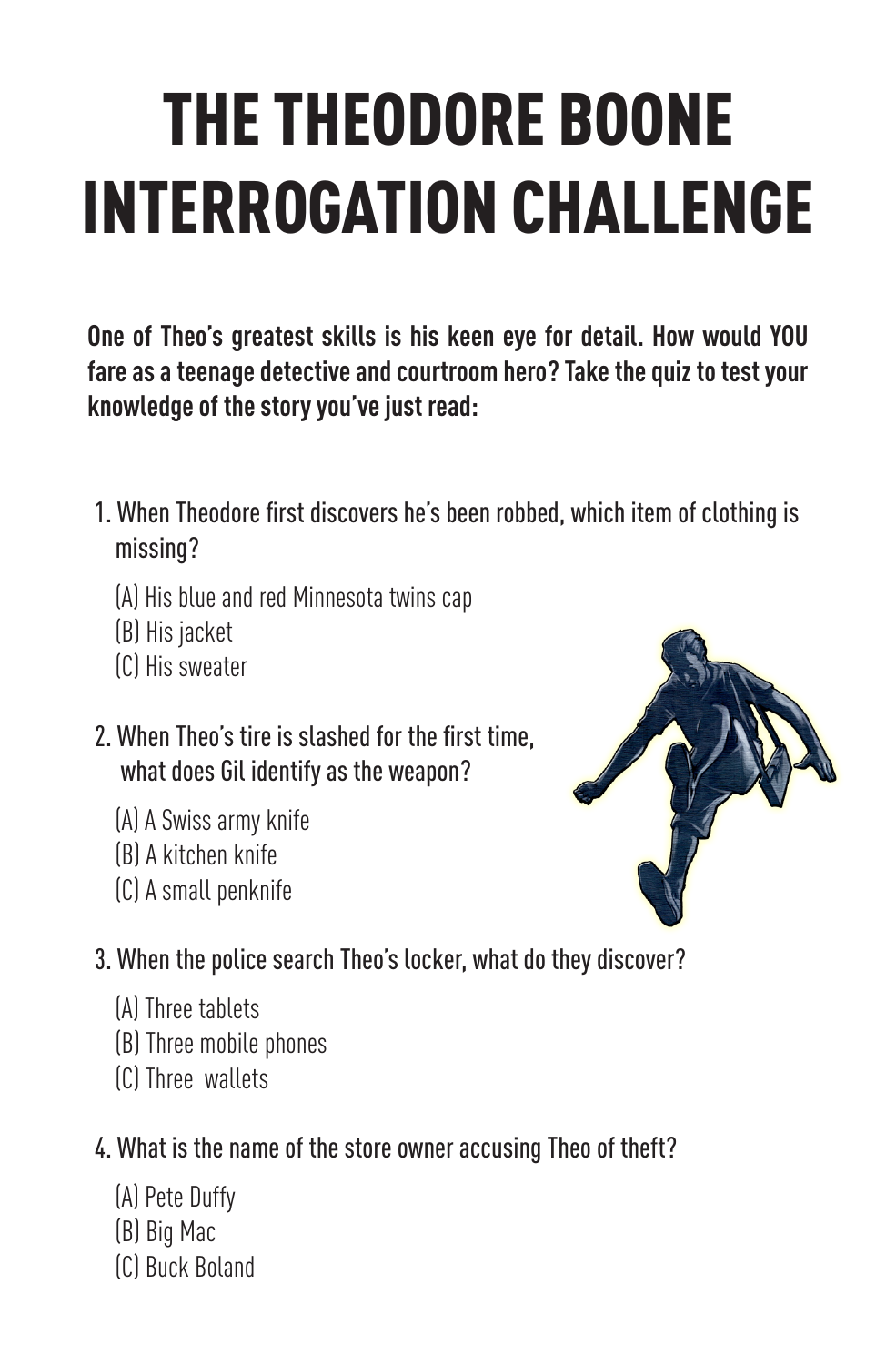#### 5. What punishment does Theo face for fighting at school?

- (A) Detention
- (B) Suspension
- (C) Expulsion

### 6. Where do the police claim Theo's stolen baseball cap was found?

- (A) At Big Mac's computer store
- (B) At his school
- (C) At the offices of Boone & Boone

### 7. In Animal Court, what does Buck Boland accuse Lucy the Llama of doing?

- (A) Kissing
- (B) Sneezing
- (C) Spitting

#### 8. What do the police discover when they search Theo's house?

- (A) Stolen computers
- (B) Nothing
- (C) Stolen bikes

### 9. Which court does Major Ludwig volunteer in?

- (A) Family Court
- (B) Juvenile Court
- (C) Youth Court

#### 10. Where does Jonah Finn reveal the rest of the stolen goods are hidden?

- (A) In the crawl space above the garage
- (B) In the basement
- (C) In the attic